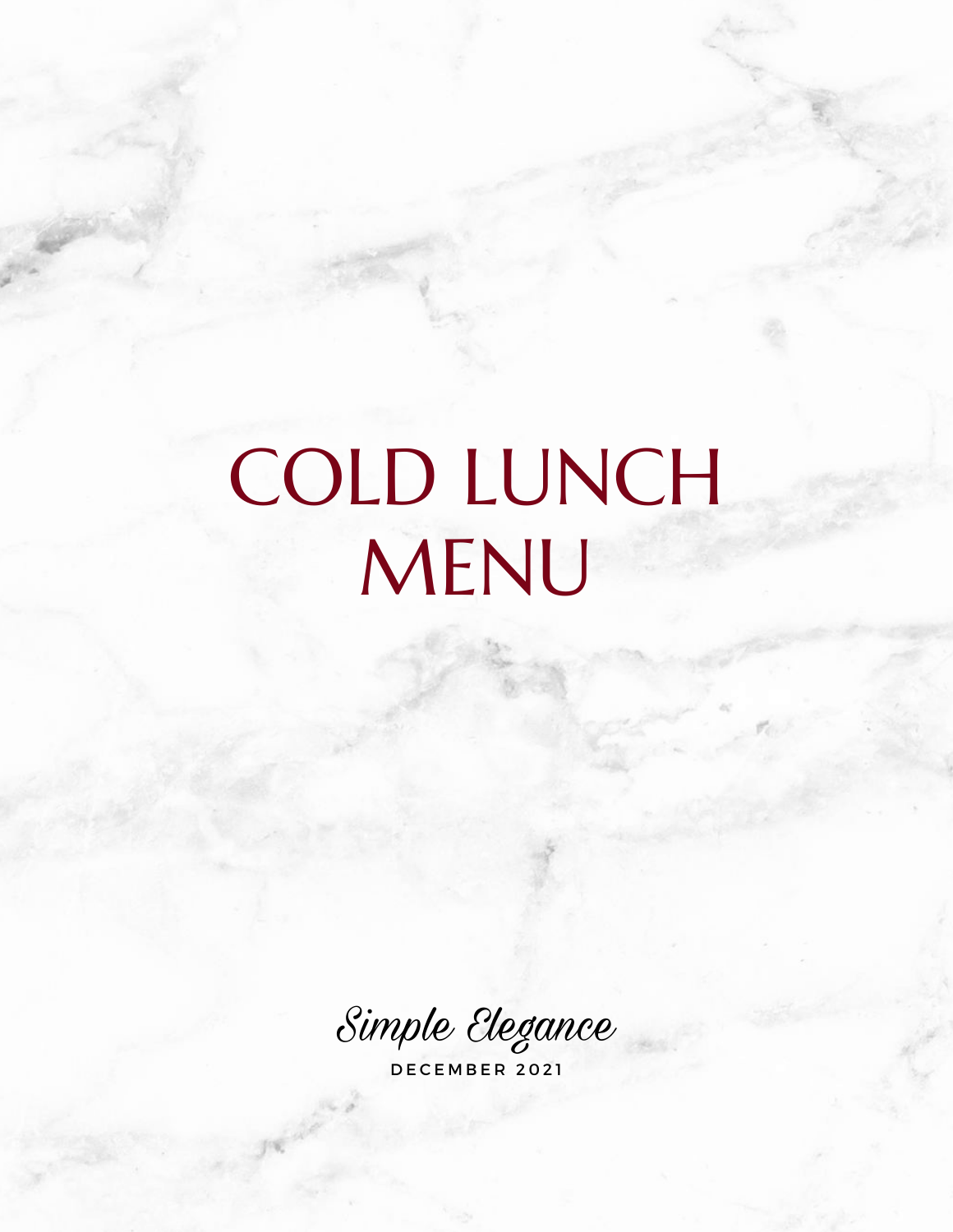Simple Elegance

2

Minimum 10 guests per platter. Where selections apply, minimum 5 per sandwich choice. Gluten Free Bread available upon request, add 1.50 per person. Sandwiches can also be ordered as boxed lunches, see below!

### Build *Hour Own Sandwich Platter*

A Variety of Turkey, Ham, Roast Beef, and Salami Cheddar & Swiss Cheeses Tomato, Lettuce, Mayo, Mustard & Pepperocini Served w/ Assorted Breads & Rolls Bacon - add 2 Avocado - add 2 11

Assorted Basic Sandwich Platter

Choose from: House Smoked Turkey, Ham, Roast Beef, Salami, Tuna Salad, Chicken Salad, or Veggie. Served on Assorted Breads & Rolls w/ Lettuce, Tomato, Mayo, and Mustard. We'll mix in some cheese if you'd like for no extra charge. Please specify sandwich types and quantities. (minimum 5 per selection)

 $\Omega$ 

## Assorted Wraps Platter

A tasty, easy to eat alternative to the traditional sandwich. Choose from: Southwestern BBQ Chicken, Bacon, and Cheddar Roast Beef & Cheddar w/ Horseradish Cream Assorted Garden Vegetable Italiano Ham & Swiss w/ Tomato & Shredded Lettuce Grilled Chicken Caesar Turkey, Cream Cheese, Lettuce, and Cranberry Sauce Chicken Salad w/ Toasted Almonds & Shaved Apple (minimum 5 per selection)

10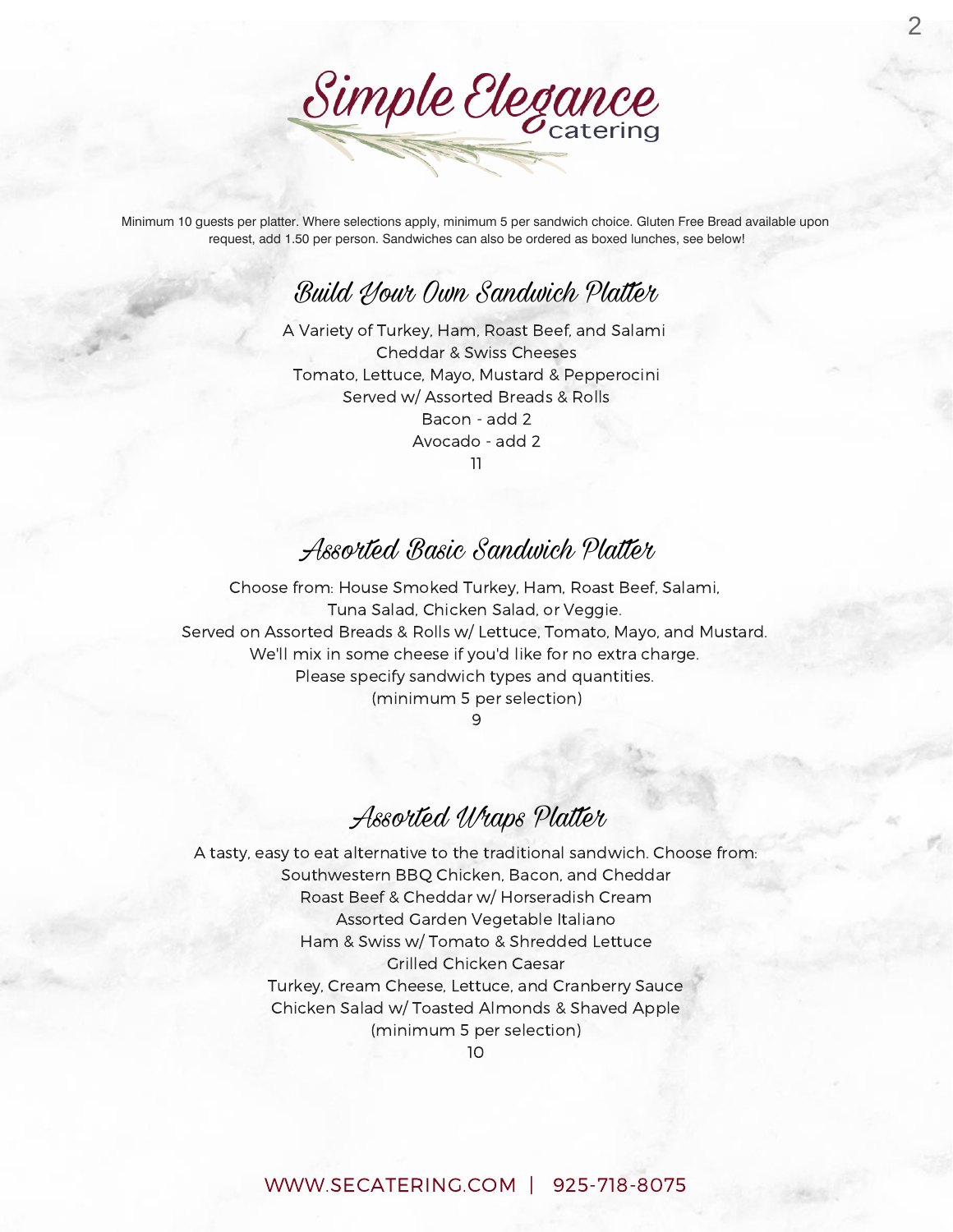

## Assorted Specialty Sandwich Platter

\$10 per person (minimum 5 sandwiches per selection)

#### **THE CLUB HOUSE**

Turkey, bacon, lettuce, tomato, mayo & jack cheese on a french roll. Add avocado for 2

#### **CHICKEN CLUB**

Grilled chicken breast w/ smoked bacon, jack cheese, tomato, lettuce & mayo on a french roll

#### **CHIPOTLE CHICKEN SANDWICH**

Grilled chicken breast, chipotle aoili, lettuce, tomato, bacon, red onion, & cheddar cheese on a french roll

#### **HOLIDAY TURKEY**

Smoked turkey, tangy cranberry sauce, mayonnaise & lettuce on a french roll

#### **TRADITIONAL ROAST BEEF**

House smoked roast beef w/ tomato, lettuce, dijon aioli, creamed horseradish & cheddar cheese on a sourdough roll

#### **GRILLED VEGETABLE SANDWICH**

Grilled eggplant, zucchini, yellow squash, red bell pepper, provolone cheese & field greens w/ pesto mayo on a french roll

#### **THE B.L.T**

A traditional american favorite that needs no explanation. Served w/ mayo on a french roll

#### **HAM AND CHEESE**

Ham, swiss cheese, dijon aioli, shaved red onions, mayo, tomato & lettuce on a french roll

#### **TURKEY AND AVOCADO**

Turkey & avocado w/ mayo, tomato & lettuce on a french roll

#### **CHICKEN SALAD SANDWICH**

House made chicken salad w/ apple, almonds & lettuce on a french roll

#### [WWW.SECATERING.COM](http://www.secatering.com/) | 925-718-8075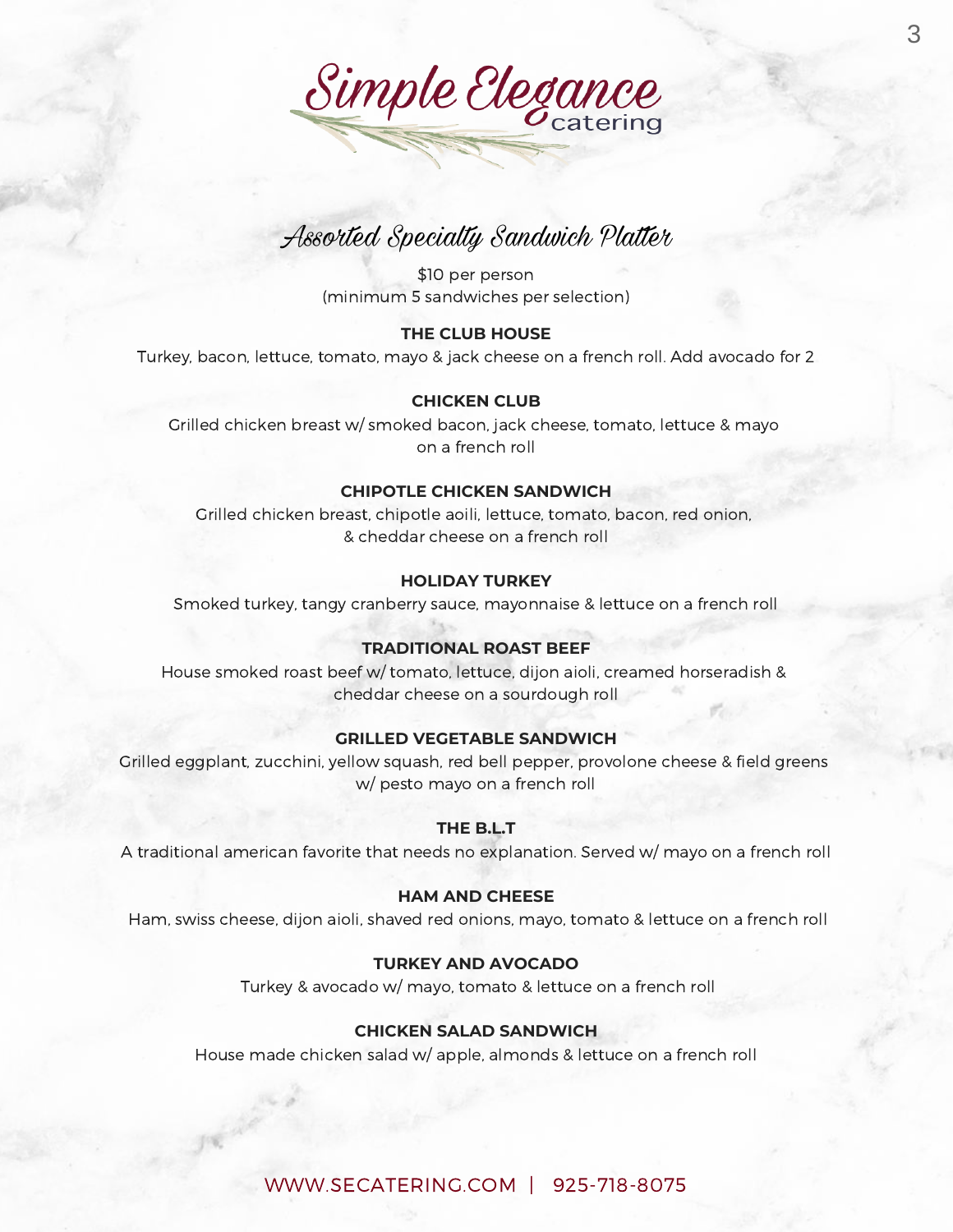Simple Elegance

## Side Salads

| <b>FRESH GARDEN SALAD</b>                                                  | 2.50 |
|----------------------------------------------------------------------------|------|
| Mixed greens, tomato, cucumber and croutons w/ champagne dressing          |      |
| <b>SIGNATURE HOUSE SALAD</b>                                               | 2.95 |
| Mixed greens, w/ blue cheese, candied walnuts, cranberries, &              |      |
| champagne vinaigrette                                                      |      |
| <b>CAESAR SALAD</b>                                                        | 2.50 |
| Romaine lettuce w/ fresh grated parmesan and creamy caesar                 |      |
| <b>CITRUS SALAD</b>                                                        | 2.95 |
| Mixed greens w/ mandarin oranges, shaved red onion, toasted almonds        |      |
| and a cider vinaigrette                                                    |      |
| <b>ASIAN SALAD</b>                                                         | 2.95 |
| Field greens w/ crispy wonton strips and sesame dressing                   |      |
| <b>TACO SALAD</b>                                                          | 2.95 |
| Lettuce, tomato, black olives, avocado, cheese, crumbled tortilla chips w/ |      |
| a southwestern ranch dressing                                              |      |
| <b>SPINACH SALAD</b>                                                       | 3.25 |
| Spinach w/ bacon bits, hard boiled egg, shaved red onion, dried            |      |
| cranberries & a champagne vinaigrette                                      |      |

# Salad Add Ons

| Chicken                   | 2.50  |
|---------------------------|-------|
| Taco Seasoned Ground Beef | 2.50. |

# Other Sides

| Potato Salad, Macaroni Salad or Cole Slaw |                    |
|-------------------------------------------|--------------------|
| Greek Pasta Salad                         | 3                  |
| Fresh Cut Fruit Salad                     | 3                  |
| Fresh Whole Fruit (apples, bananas etc.)  | 2                  |
| <b>Assorted Bagged Chips</b>              |                    |
| Homemade Potato Chips                     | 2                  |
| Homemade Tortilla Chips                   | 3                  |
| Home Made Salsa 8oz / 12 oz / 32 oz       | 3.95 / 4.75 / 8.95 |
| <b>Assorted Cookies</b>                   | 1.50               |
| Lemon Bars and Brownies                   | 2.25               |
| Assorted Sodas and/or Water               | 1.65               |
|                                           |                    |